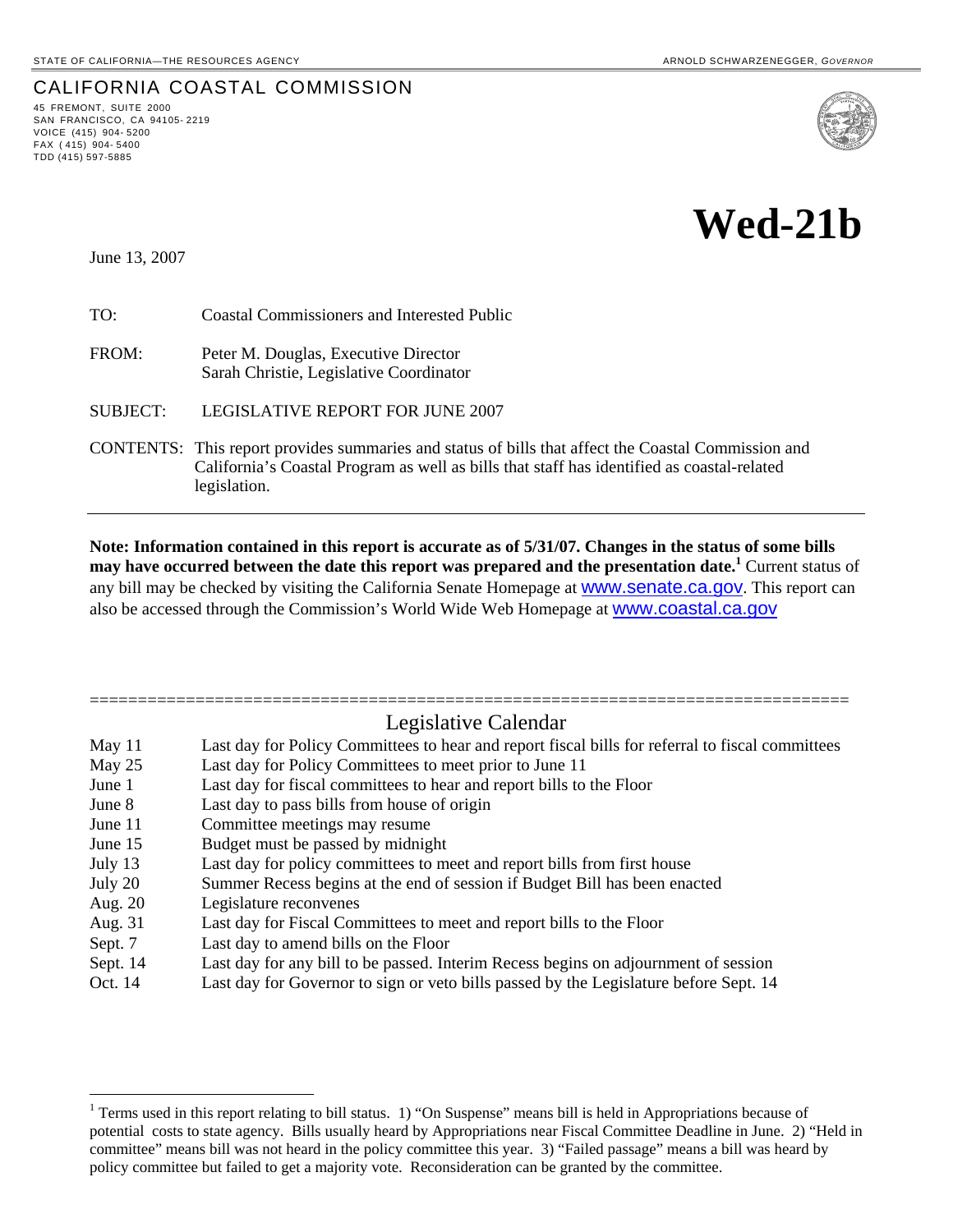#### **PRIORITY LEGISLATION**

#### **ACA 8 (De La Torre) Eminent domain**

This Constitutional amendment would prohibit the use of eminent domain by a government agency for seizing a private, owner-occupied residence or a small business with fewer than 25 employees, for private use. A constitutional amendment requires a 2/3 vote in each house to be placed on the ballot for a public vote.

Introduced 03/13/07 Status Referred to Assembly Budget Committee.

#### **AB 120 (Laird) Budget 2007-2008**

This bill would enact the California State Budget for fiscal year 2007-2008. No substantial changes are proposed to the Coastal Commission's budget

| Introduced    | 01/10/07                               |
|---------------|----------------------------------------|
| <b>Status</b> | Referred to Assembly Budget Committee. |

#### **AB 141 (Saldaña) Water quality: California Baja-California border region**

This bill would declare that it is the intent of the Legislature to enact legislation to improve water quality in the state's California-Baja California border region.

| Introduced    | 01/17/07                      |
|---------------|-------------------------------|
| <b>Status</b> | <b>Assembly First Reading</b> |

#### **AB 258 (Krekorian) Environment; marine debris; plastic discharge**

This bill would direct the state and regional water boards to implement a program to control the discharge of preproduction plastics from point and nonpoint sources. The program would include the development of best management practices to be used during the manufacturing, storing and transportation of those plastics.

| <b>Commission position Support</b> |                                                   |
|------------------------------------|---------------------------------------------------|
| <b>Status</b>                      | Assembly Appropriations Committee, Suspense File. |
| Last Amended                       | 04/09/07                                          |
| Introduced                         | 02/05/07                                          |

#### **AB 319 (Nava) Emergencies: Tsunami hazard preparedness and mitigation**

This bill would establish the California Tsunami Steering Committee, including a representative from the Coastal Commission, to guide tsunami hazard preparation activities in the state. It would require the Office of Emergency Services to establish a statewide tsunami hazard mitigation program to maintain consistent planning efforts regarding preparation, communication, response, and mitigation in the event of a tsunami.

| Introduced    | 02/13/07                                          |
|---------------|---------------------------------------------------|
| Last Amended  | 04/18/07                                          |
| <b>Status</b> | Assembly Appropriations Committee, Suspense File. |

#### **AB 350 (Blakeslee) Vegetation Mapping**

This bill would require the Department of Fish and Game (DFG) to develop a fine-scale multiple-attribute statewide vegetation layer map for habitat and wildland corridor identification. States legislative intent that the map build on the progress of DFG in mapping the state as part of its vegetation classification and mapping program.

| Introduced    | 02/14/07                                          |
|---------------|---------------------------------------------------|
| Last Amended  | 04/10/07                                          |
| <b>Status</b> | Assembly Appropriations Committee, suspense File. |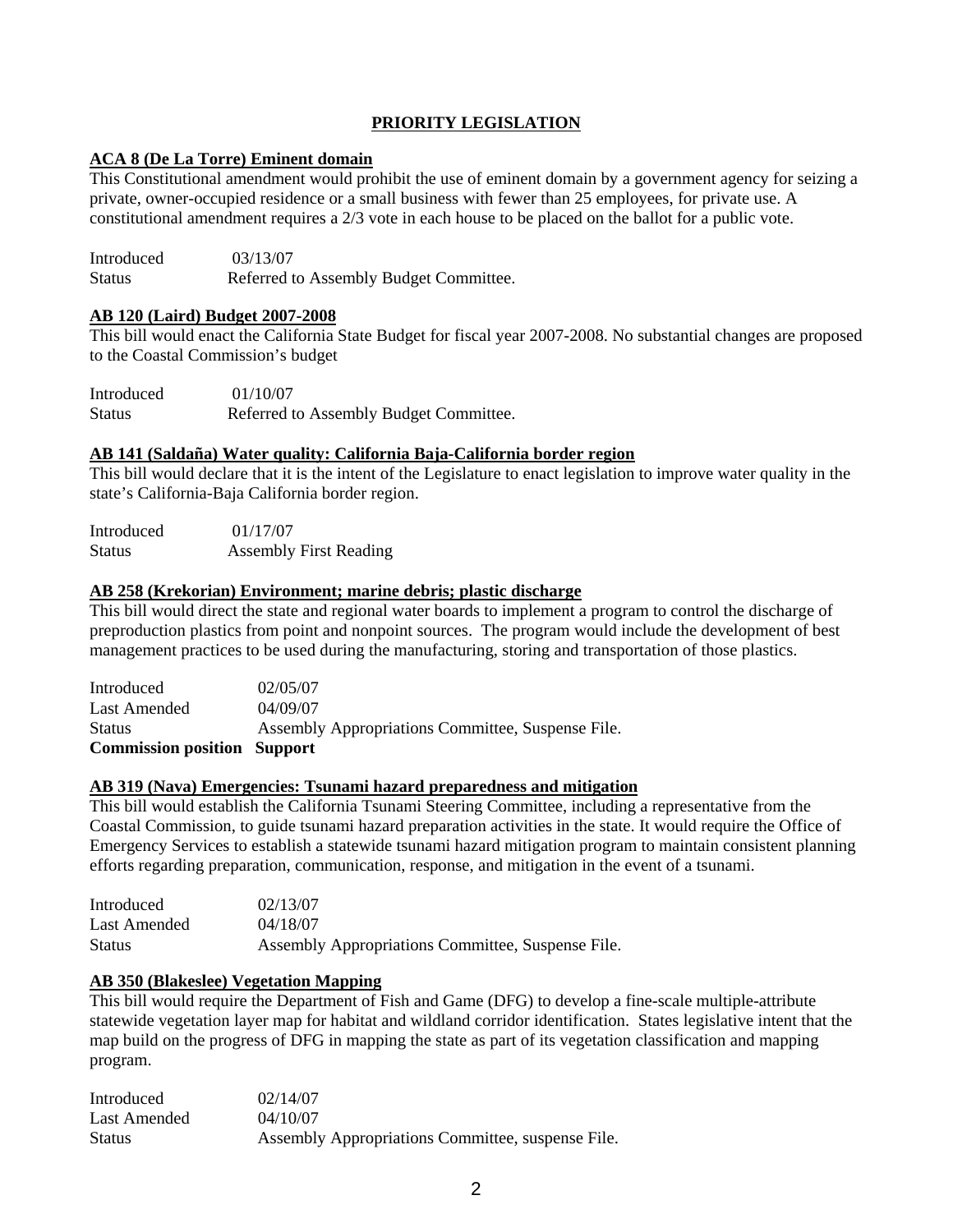#### **AB 719 (Devore) Energy: electrical generation: zero carbon dioxide emissions**

This bill would repeal the ban on new nuclear power generating facilities in California.

| Introduced    | 02/22/07                                                |
|---------------|---------------------------------------------------------|
| <b>Status</b> | Failed passage in Assembly Natural Resources Committee. |

#### **AB 739 (Laird) Stormwater discharge**

This bill would require the State Water Resources Control Board to develop a framework for assessing the effectiveness of current stormwater management programs. It would establish grant criteria for Proposition 84 stormwater funding and develops a framework for assessing the effectiveness of municipal stormwater management programs.

| Introduced    | 02/22/07                                          |
|---------------|---------------------------------------------------|
| Last Amended  | 04/17/07                                          |
| <b>Status</b> | Assembly Appropriations Committee, suspense File. |

#### **AB 740 (Laird) Vessels: Invasive species**

This bill would require inwater cleaning and record keeping for vessels that visit a California port. It directs the State Lands Commission to develop regulations by January 1, 2012 that would govern the management of hull fouling on vessels.

| Introduced    | 02/22/07                                          |
|---------------|---------------------------------------------------|
| Last Amended  | 04/17/07                                          |
| <b>Status</b> | Assembly Appropriations Committee, suspense File. |

#### **AB 828 (Ruskin) Wildlife Conservation**

This bill would require the Wildlife Conservation Board, in consultation with DFG, to investigate, study and determine what areas in the state are most essential as wildlife corridors and habitat linkages, and to make that information available to the public.

| Introduced   | 02/22/07                                          |
|--------------|---------------------------------------------------|
| Last Amended | 04/18/07                                          |
| Status       | Assembly Appropriations Committee, suspense File. |

#### **AB 992 (Brownley) Roads: stormwater containment**

This bill would require the Regional Water Quality Control Boards (RWQCBs) to issue a clean water certificate to a project proponent proposing to construct a new road or repair any portion of an existing road if the project proposes to install post-construction onsite controls that prevent the flow of stormwater into local water bodies from the surface of the road to the maximum extent feasible.

| Introduced    | 02/23/07                                                                      |
|---------------|-------------------------------------------------------------------------------|
| Last Amended  | 04/10/07                                                                      |
| <b>Status</b> | In Assembly Transportation Committee, hearing cancelled at request of author. |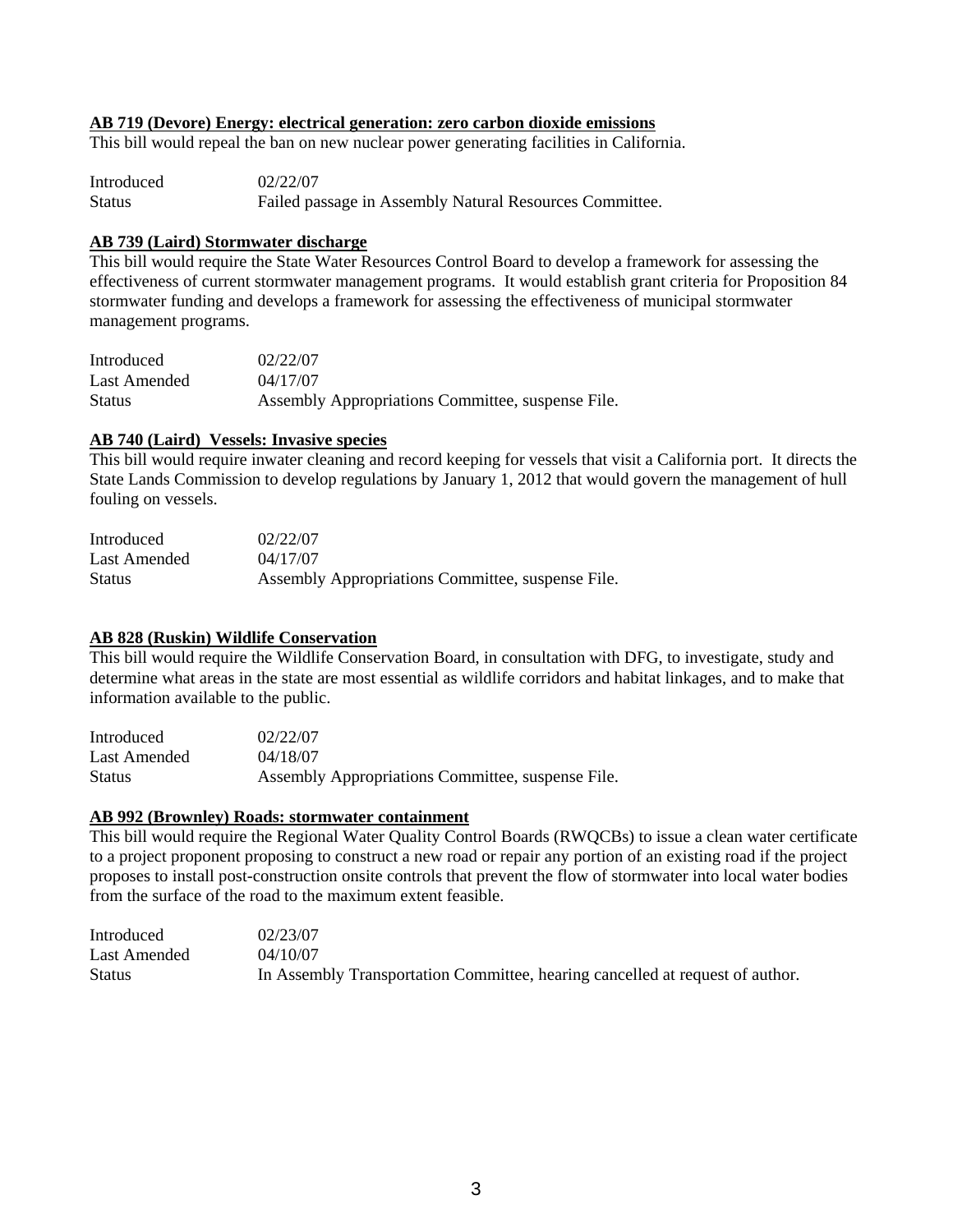### **AB 1056 (Leno) Ocean Protection Council: Expenditures**

This bill would authorize the Ocean Protection Council (OPC) to establish a scientific advisory panel in consultation with the California Ocean Science Trust (COST), a nonprofit created by statute to use public and private resources to promote coastal and ocean research, education and management. It also authorizes OPC to expend funds without Coastal Conservancy approval in some cases.

| Introduced    | 02/23/07                                          |
|---------------|---------------------------------------------------|
| Last Amended  | 04/18/07                                          |
| <b>Status</b> | Assembly Appropriations Committee, suspense File. |

#### **AB 1066 (Laird) Coastal resources; local coastal planning**

This bill would require local governments located in whole or in part within the coastal zone, to consider the impacts of sea level rise when amending any appropriate element of their general plan. It would also require the Resources Agency to work with interested parties and public agencies, including the Coastal Commission, to compile and translate existing information on sea level rise, to assist local governments in complying with this statute. Existing language is ambiguous regarding LCP amendments, and the authority of the Coastal Commission when reviewing sea level rise policies.

|               | <b>Commission position</b> Recommend support if amended |
|---------------|---------------------------------------------------------|
| <b>Status</b> | Assembly Appropriations Committee.                      |
| Last Amended  | 05/07/07                                                |
| Introduced    | 02/23/07                                                |

#### **AB 1074 (Houston) California State Conservation Permit**

This bill would require the Secretary of the Resources Agency to establish the California State Conservation Permit, with a permit specific to each of the 7 regions of the Department of Fish and Game. The permit would apply to projects by private landowners to implement conservation measures that enhance and restore wildlife habitat, improve water quality and quantity, or protect endangered or threatened species; that complies with the Natural Resources Conservation Service's Conservation Practice Standards and Specifications; and that uses funds from specified federal programs.

| <b>Commission position Recommend oppose</b> |                                                   |
|---------------------------------------------|---------------------------------------------------|
| <b>Status</b>                               | Assembly Appropriations Committee, Suspense File. |
| Last Amended                                | 05/08/07                                          |
| Introduced                                  | 02/23/07                                          |

#### **AB 1096 (Devore) CEQA: housing exemptions report**

This bill would require the Office of Planning and Research (OPR) to report to the Legislature regarding the conditions in development of affordable housing projects affecting the use of existing statutory exemptions form CEQA.

| Introduced    | 02/23/07                                          |
|---------------|---------------------------------------------------|
| Last Amended  | 04/26/07                                          |
| <b>Status</b> | Assembly Appropriations Committee, suspense File. |

#### **AB 1280 (Laird) Ocean resources**

This bill would authorize the expenditure of funds in the California Ocean Protection Trust Fund for the preparation of fisheries management plans pursuant to the Marine Life Management Act.

| Introduced                                                                            | 02/23/07                                         |  |
|---------------------------------------------------------------------------------------|--------------------------------------------------|--|
| Last Amended                                                                          | 04/25/07                                         |  |
| <b>Status</b>                                                                         | Assembly Appropriations Committee, Suspense File |  |
| AB 1338 (Huffman) Public resources: local coastal programs: nonpoint source pollution |                                                  |  |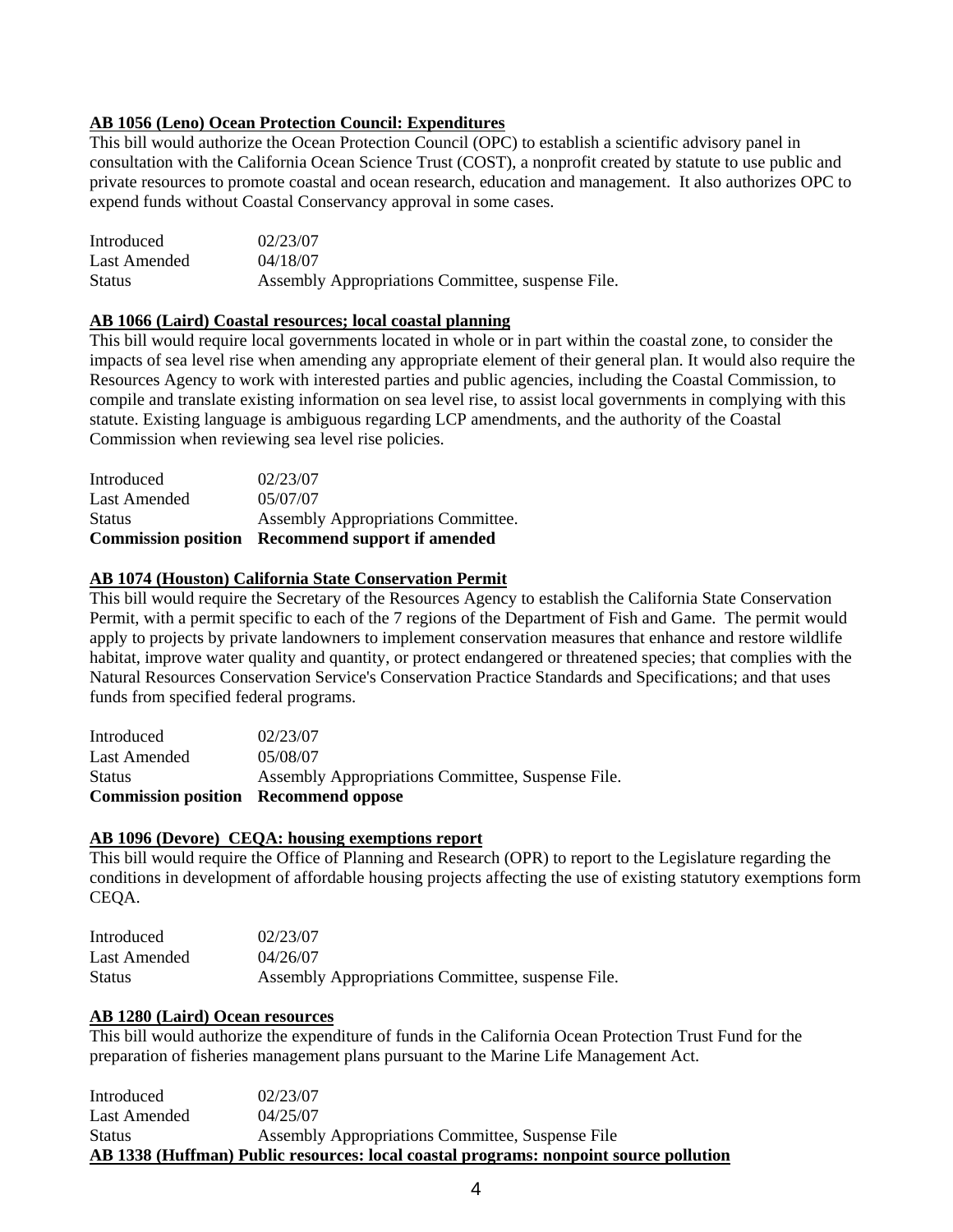This bill would require local governments to include an element on reducing nonpoint source pollution, when preparing or amending an LCP for Commission certification.

| <b>Commission Position Support</b> |                                                |
|------------------------------------|------------------------------------------------|
| <b>Status</b>                      | Referred to Senate Natural Resource Committee. |
| Last Amended                       | 04/11/07                                       |
| Introduced                         | 02/23/07                                       |

#### **AB 1396 (Laird) California Coastal Trail**

This bill would require the California Department of Transportation to annually identify all excess property in the coastal zone, and provide that information to the State Coastal Conservancy, the Wildlife Conservation Board and the Department of Fish and Game, for the purpose of making those properties available for purchase or lease by a public agency to facilitate the development of the California Coastal Trail. It also would require Caltrans to consult with other state agencies re: trail implementation, and requires regional transportation planning agencies with jurisdiction in the coastal zone to coordinate with specified state agencies regarding development of the trail, and to include provisions for the Coastal Trail in their plans.

| Introduced | 02/23/07                                         |
|------------|--------------------------------------------------|
| Status     | Assembly Appropriation Committee, Suspense File. |

#### **AB 1457 (Huffman) State Parks and Roads**

This bill would prohibit the construction of roads through State parks, unless the Director makes certain findings as specified. It also contains a provision for civil suits against any public agency that violates the requirements of the bill.

| Introduced | 02/23/07                                              |
|------------|-------------------------------------------------------|
| Status     | Held in Assembly Water, Parks and Wildlife Committee. |

#### **AB 1459 (Levine) California Coastal Act: coastal development**

This bill would prohibit the transfer, sale or conversion of a visitor serving facility, or any unit within a visitor serving facility, for full time or part time residential use.

| <b>Commission Position Oppose.</b> |                                                        |
|------------------------------------|--------------------------------------------------------|
| <b>Status</b>                      | Failed passage in Assembly Natural Resource Committee. |
| Introduced                         | 02/23/07                                               |

#### **AB 1568 (Berg) Senator Wesley Chesbro Coastal Trail**

This bill designates a portion of the Ma-le'l Dunes in Humboldt County that is part of the California Coastal Trail as the Senator Wesley Chesbro Coastal Trail.

| Introduced    | 02/23/07                                         |
|---------------|--------------------------------------------------|
| Last Amended  | 05/07/07                                         |
| <b>Status</b> | Senate Natural Resources and Wildlife Committee. |

#### **SB 4 (Oropeza) State beaches: Smoking ban**

This bill would prohibit smoking tobacco in any form on any state beach or state park, other than a parking lot.

| Introduced    | 12/04/06                                              |
|---------------|-------------------------------------------------------|
| <b>Status</b> | Held in Senate Natural Resources and Water Committee. |

#### **SB 10 (Kehoe) Airport land use commissions; San Diego County**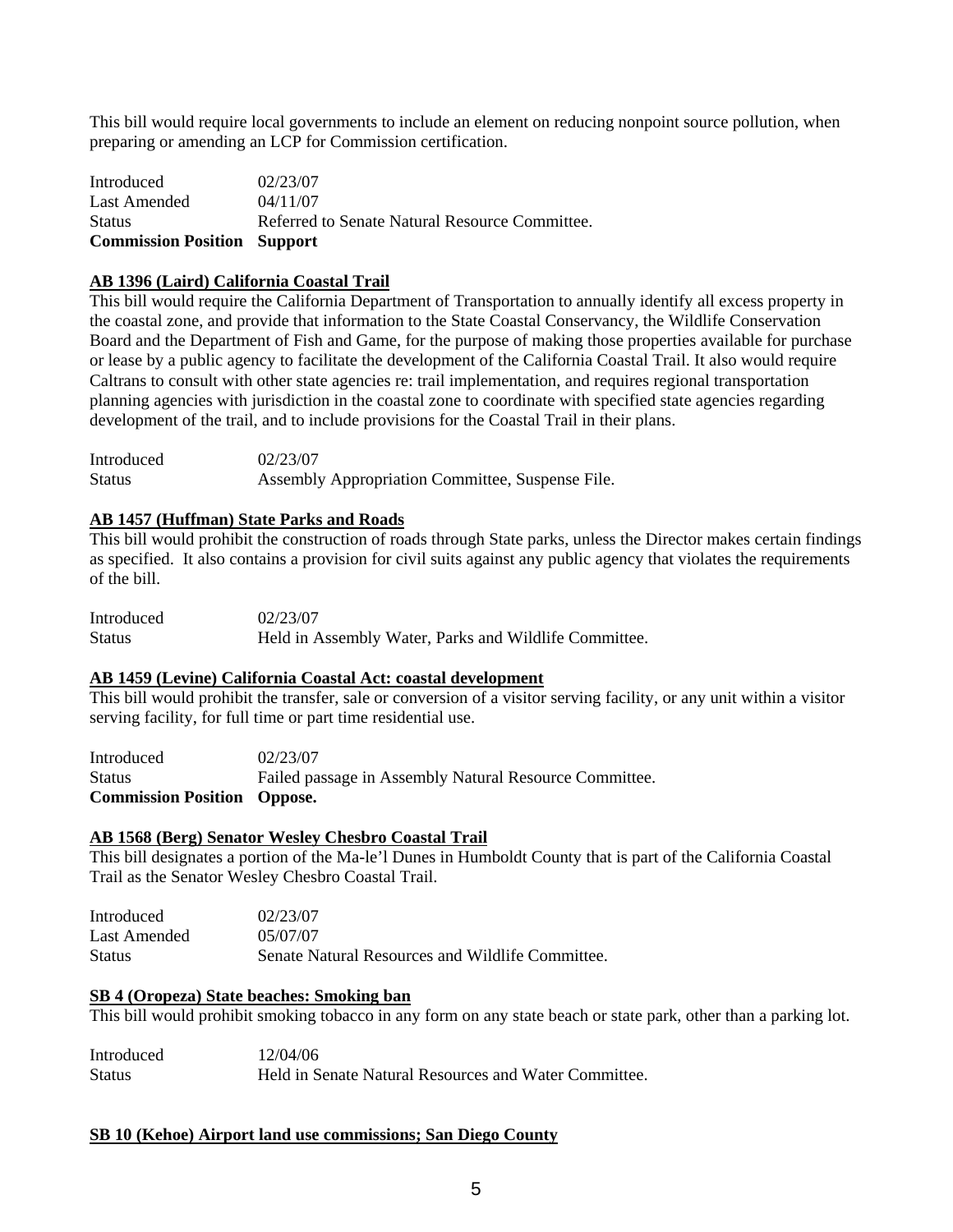This bill would transfer the authority for coordination of airport land use planning from the current authority, the San Diego Regional Airport Authority, to a consolidated agency comprised of the San Diego Association of Governments, the Metropolitan Transit Development Board, and the North County Transit District. It would dissolve the existing Board of Directors and replace it with a 7-member Board of Directors, appointed locally.

| Introduced    | 12/04/06     |
|---------------|--------------|
| Last Amended  | 02/14/07     |
| <b>Status</b> | In Assembly. |

#### **SB 54 (Ducheny) Budget 2007-2008**

This bill would enact the California State Budget for fiscal year 2007-2008. No substantial changes are proposed to the Coastal Commission's budget

| Introduced    | 01/10/07                                      |
|---------------|-----------------------------------------------|
| <b>Status</b> | Referred to Budget & Fiscal Review Committee. |

#### **SB 157 (Wiggins) Tribal gaming; compact ratification**

This bill would ratify a tribal gaming compact between the State of California, the Big Lagoon Rancheria and the Los Coyotes Band of Cahuilla and Cupena Indians to allow the transfer of rights to develop a casino at Big Lagoon in Humboldt County, to an urban site in the City of Barstow.

| <b>Commission Position Support</b> |                        |
|------------------------------------|------------------------|
| <b>Status</b>                      | Senate Rules Committee |
| <b>Introduced</b>                  | 01/30/07               |

#### **SB 300 (Corbett) San Francisco Bay Conservation & Development Commission (BCDC) Penalties**

This bill would increase the amount of money in civil penalties the BCDC can impose on a person or entity from an amount not to exceed \$30,000 to an amount not to exceed \$100,000.

| Introduced | 02/15/07                      |
|------------|-------------------------------|
| Status     | Assembly Judiciary Committee. |

#### **SB 333 (Ackerman) Marine resources; Marine Life Protection Act**

This bill would make technical, non-substantive changes to the Marine Life Protection Act.

| Introduced | 2/20/07                                     |
|------------|---------------------------------------------|
| Status     | Referred to Rules Committee for assignment. |

#### **SB 412 (Simitian) State Energy Resources Conservation and Development Commission: LNG terminals**

This bill would require the CEC to conduct an LNG Needs Assessment Study to be completed by November 1, 2008. The study shall include an assessment of future demand and supply, as well as a determination whether it is feasible to meet California's future natural gas needs without construction LNG terminals. It directs the CEC, in consultation with relevant state and federal agencies (including the CCC) to evaluate every proposed LNG project.

| Introduced    | 02/21/07                                        |
|---------------|-------------------------------------------------|
| Last Amended  | 04/16/07                                        |
| <b>Status</b> | Senate Appropriations Committee, Suspense File. |

#### **SB 634 (Wiggins) Williamson Act: contracts**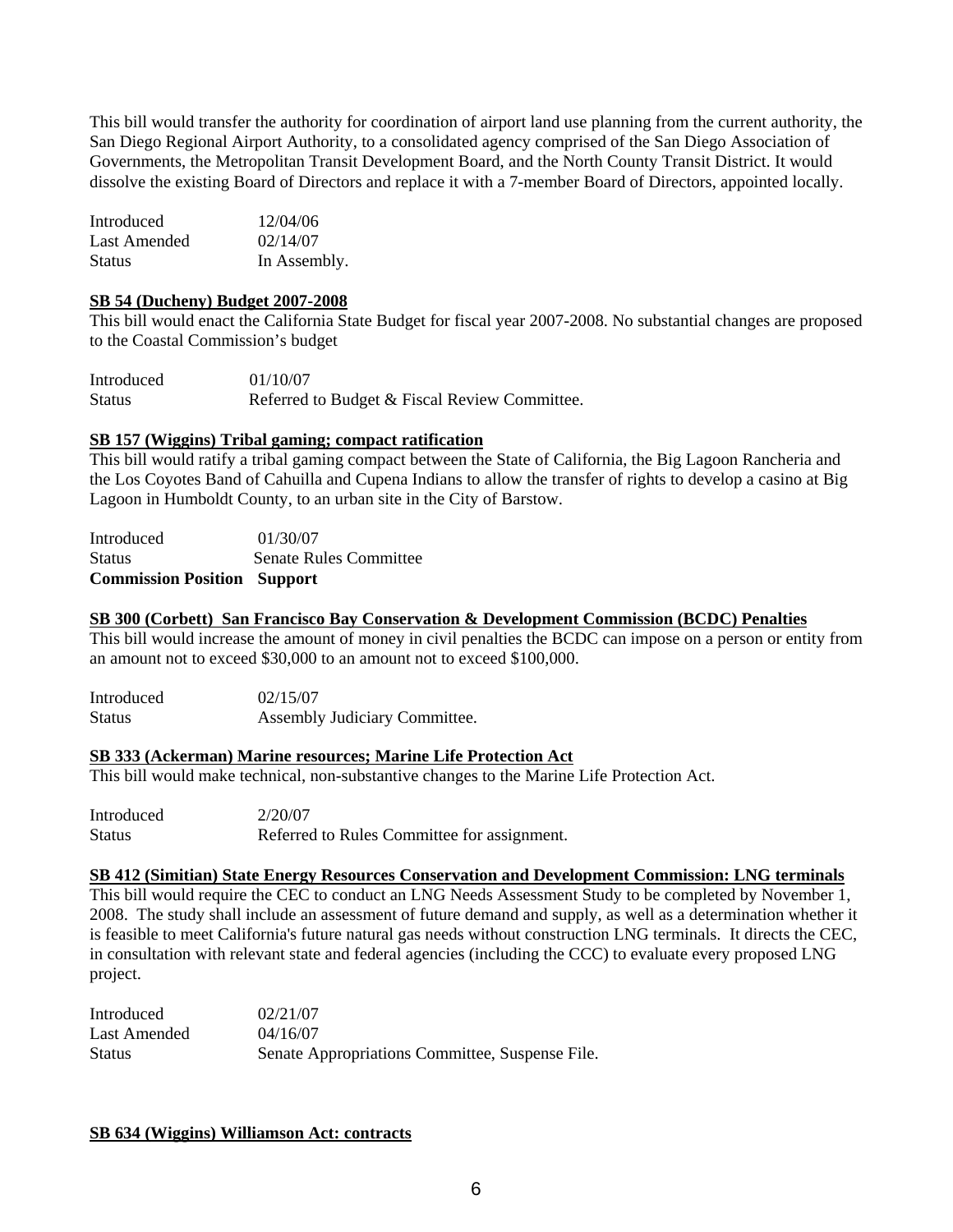This bill would require a local government to make specific findings of agricultural viability before approving any application to subdivide land subject to a Williamson Act contract.

|               | <b>Commission Position Recommend support. (Analysis attached)</b> |
|---------------|-------------------------------------------------------------------|
| <b>Status</b> | Senate Appropriations, Suspense File.                             |
| Last Amended  | 0.5/10/07                                                         |
| Introduced    | 02/22/07                                                          |

#### **SB 670 (Correa)**

This bill would cap the amount of private real estate transfer fees at 1% of the home sales price, for no longer than 30 years in duration, for expenditure only on projects "within the region." Real estate transfer fees are increasingly being used by local governments and developers to raise funds for open space acquisitions and conservation/restoration project to offset the impacts of new development.

| Introduced    | 02/23/07                                                                           |
|---------------|------------------------------------------------------------------------------------|
| Last Amended  | 05/01/07                                                                           |
| <b>Status</b> | Held in Senate Transportation and Housing Committee. Double referred to Judiciary. |

#### **SB 742 (Steinberg) OHV**

This bill would extend the sunset date on the Off Highway Vehicle Program from January 1, 2008, to 2013; increase the minimum OHV fee collected by DPR for every vehicle to \$10; increase the number of appointees to the OHV Commission and require Senate confirmation for all gubernatorial appointees; add specification regarding how OHV Trust Fund monies can be expended, and make other reforms to the program..

| Introduced    | 02/23/07                              |
|---------------|---------------------------------------|
| Last Amended  | 0.5/21/07                             |
| <b>Status</b> | Senate Appropriations, Suspense File. |

#### **SB 821 (Kuehl) Land use: water supply planning**

This bill would require the California Research Bureau, by July 1, 2008, to provide a report to the Legislature covering the 2004, 2005, and 2006 calendar years that includes information relating to how existing water subdivision planning law is addressing the provision of adequate water supplies for proposed residential developments.

| <b>Introduced</b> | 02/23/07               |
|-------------------|------------------------|
| Last Amended      | 05/01/07               |
| <b>Status</b>     | Senate Appropriations. |

#### **SB 884 (Lowenthal) California Coastal Commission; gift or gratuity**

This bill would prohibit a Commission member from accepting a gift or gratuity from any person, or his hired representative, who has an application or business pending before the Commission. It would establish a civil fine not to exceed \$500, and prohibit any practice before the Commission for the period of one year for violating this section.

| Introduced    | 02/23/07             |
|---------------|----------------------|
| Last Amended  | 05/15/07             |
| <b>Status</b> | Senate Third Reading |

#### **SB 898 (Simitian)**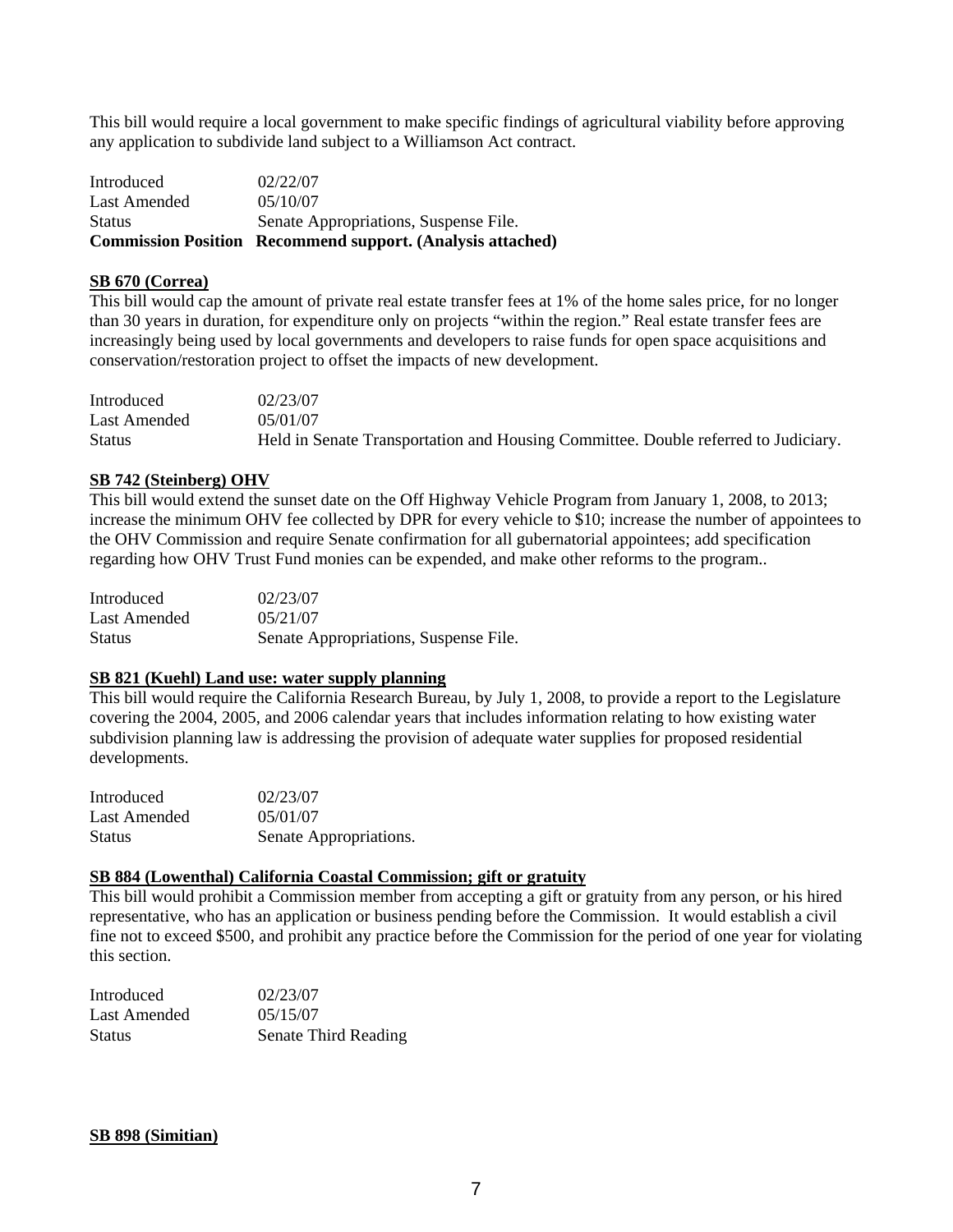This relevant section of this bill would direct the Department of Boating and Waterways to work with various agencies, including the Coastal Commission, to establish guidelines and incentives for the removal of derelict fishing gear.

| <b>Commission Position</b> | <b>Recommend Support (Analysis attached)</b>    |
|----------------------------|-------------------------------------------------|
| <b>Status</b>              | Senate Appropriations Committee, Suspense File. |
| Last Amended               | 05/08/07                                        |
| Introduced                 | 02/23/07                                        |

#### **SB 911 (Wiggins) Emergency call boxes: public beaches**

This bill states that it is the intent of the Legislature to place emergency call boxes at regular intervals along public beaches.

| Introduced    | 02/23/07                      |
|---------------|-------------------------------|
| <b>Status</b> | <b>Senate Rules Committee</b> |

#### **SB 939 (Wiggins) Klamath River: nutrient levels**

This bill would direct the North Coast Water Quality Control Board to take all appropriate action to reduce nutrient levels in the Klamath River to the maximum extent possible.

| Introduced    | 02/23/07                |
|---------------|-------------------------|
| Last Amended  | 04/17/07                |
| <b>Status</b> | Senate Rules Committee. |

#### **SB 965 (Lowenthal) Oil spills; CalPORTS**

This bill would establish the California Physical Oceanographic Real Time System (CalPorts). It would also authorize the administrator of the Oil Spill Prevention and Response program to establish, operate and maintain a CalPorts information network linking existing and proposed technologies that provide critical environmental information for the purpose of increased navigational safety and efficiency.

| <b>Commission Position Support</b> |                                      |
|------------------------------------|--------------------------------------|
| <b>Status</b>                      | Senate Appropriations, Suspense File |
| Last Amended                       | 04/19/07                             |
| Introduced                         | 02/23/07                             |

## **SCA 1 (McClintock) Eminent Domain**

This bill would amend the state constitution to prohibit the use of eminent domain by a public agency unless it is for a stated public use. The bill would require the consent of the land owner in most cases.

| Introduced   | 12/04/06                                                        |
|--------------|-----------------------------------------------------------------|
| Last Amended | 02/05/07                                                        |
| Status       | Senate Judiciary and Elections, Reapportionment & CA Committees |

## **Please contact Sarah Christie at (916) 445-6067 with any questions on material contained in this report.**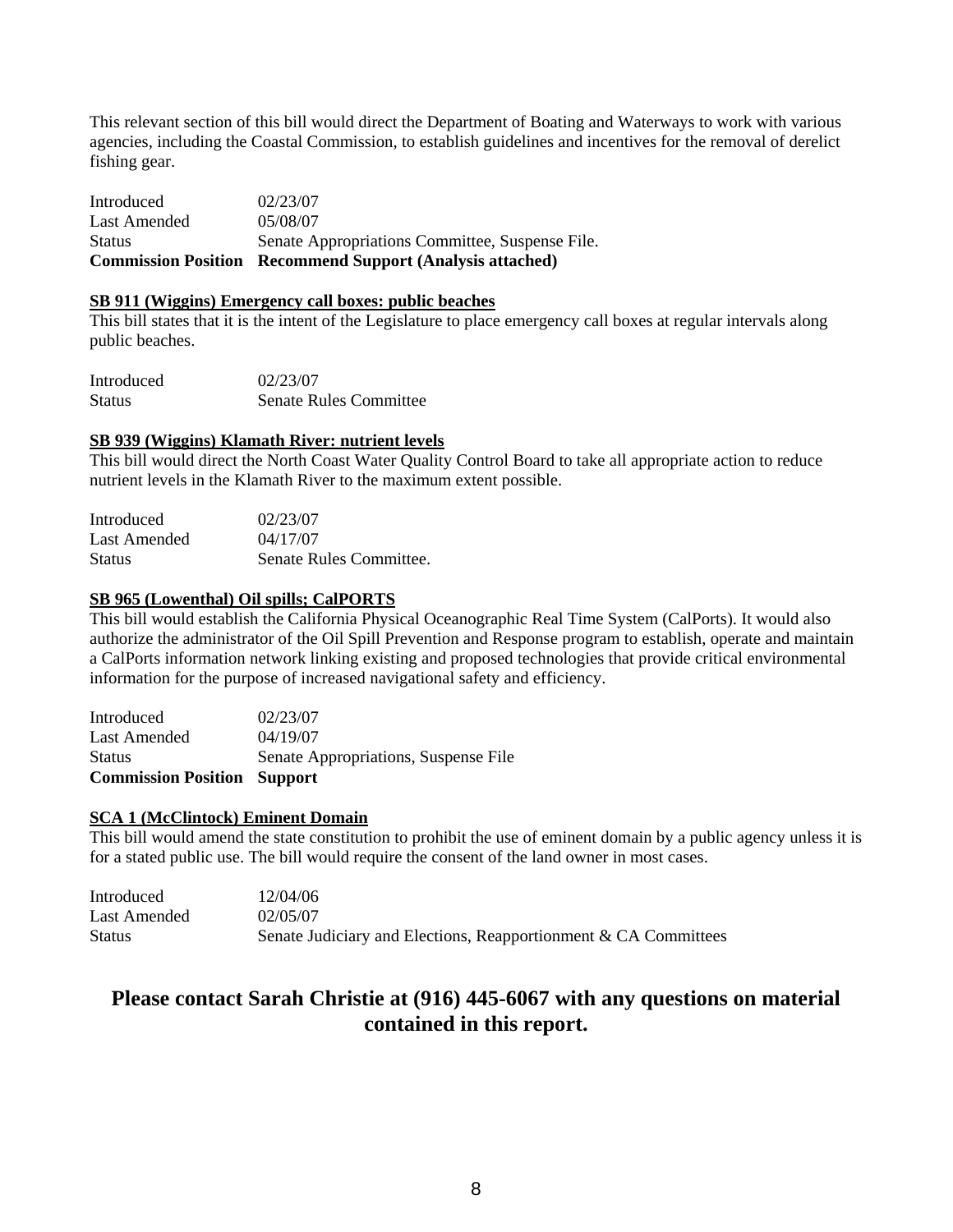## CALIFORNIA COASTAL COMMISSION 45 FREMONT, SUITE <sup>2000</sup>

SAN FRANCISCO, CA 94105- 2219 VOICE (415) 904- 5200 FAX ( 415) 904- 5400 TDD (415) 597-5885



## **BILL ANALYSIS SB 634 (Wiggins)**  As Amended, May 10, 2007

#### **SUMMARY**

This bill would add Section 66474.5 to the Government Code, requiring local governments to make a series of findings before approving a subdivision of land subject to a Williamson Act contract.

#### **PURPOSE OF THE BILL**

The purpose of this bill is to prevent subdivisions of land under Williamson Act contracts that result in parcels which are not large enough to support production agriculture, open space purposes, or both.

#### **EXISTING LAW**

Under existing law, cities and counties which chose to voluntarily participate in the Williamson Act must adopt regulations governing how the program will be administered locally, including the minimum parcel size of both prime and non-prime agricultural soils that will qualify for contracts. Williamson Act contracts do not automatically prohibit the subdivision of agricultural lands, unless such a prohibition is enacted by the local jurisdiction.

The Subdivision Map Act requires counties and cities to deny the subdivision of Williamson Act contracted land if the resulting parcels would be too small to sustain their agricultural use, or if the subdivision results in residential development that's not incidental to commercial agricultural use. Parcels are presumed to be too small if they are less than 10 acres for prime agricultural land and 40 acres for non-prime agricultural land. The Map Act allows local officials to establish larger minimum parcel sizes.

## **LEGISLATIVE HISTORY**

None.

## **ANALYSIS**

The Williamson Act conserves agricultural and open space land under a three-part statutory scheme:

- Voluntary contracts. Private property owners sign contracts with counties and cities, enforceably restricting their land to agriculture, open space, and compatible uses for the next 10 years. Williamson Act contracts automatically renew each year so that the term is always 10 years in the future.
- Reduced assessments. The California Constitution allows, and state law requires, county assessors to lower the value of these enforceably restricted properties to reflect the value of their use as agriculture or open space instead of their market value under Prop13.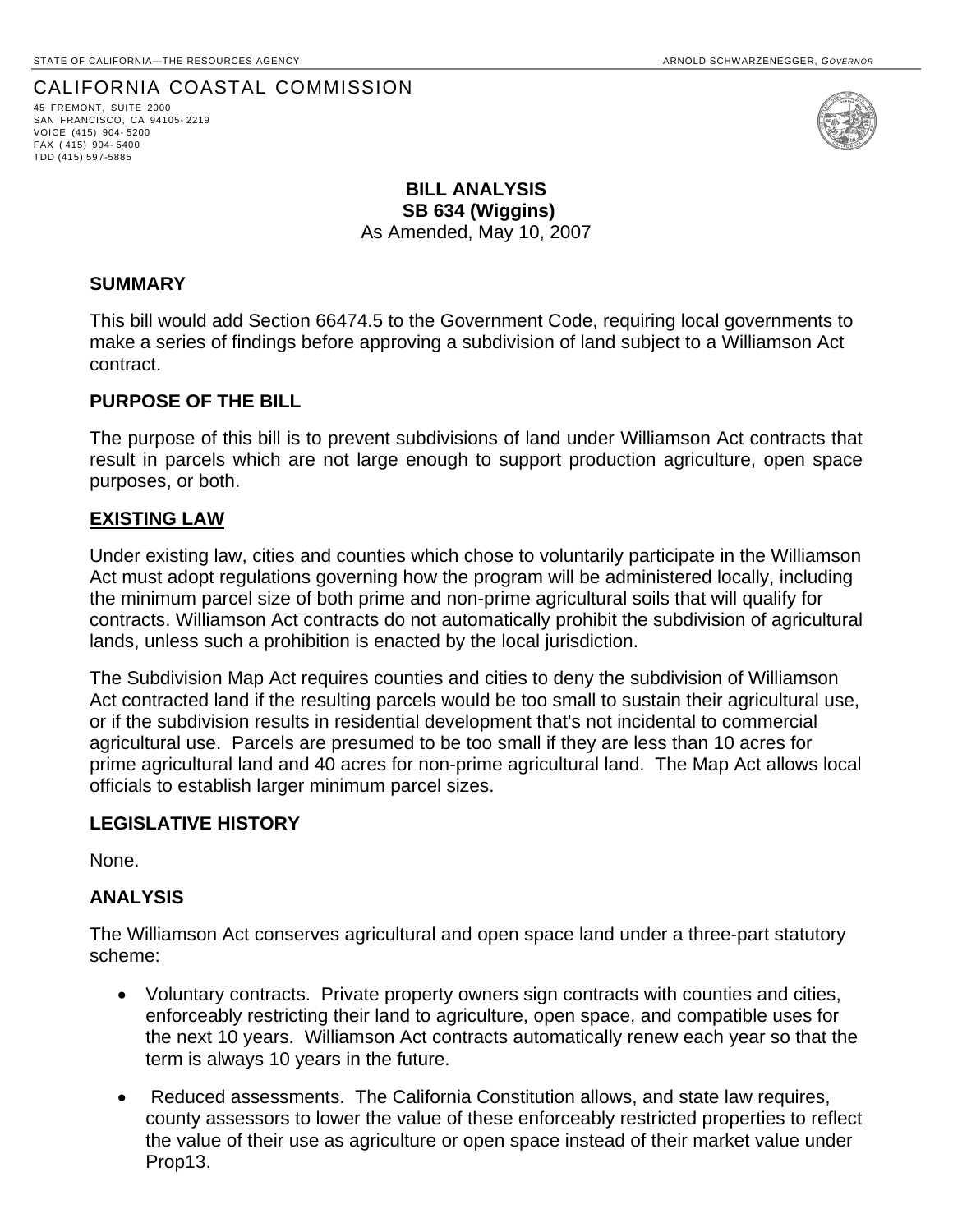• State subventions. The State General Fund pays counties and cities about \$40 million year to make up for the property tax revenues lost because of these lowered assessed valuations. Also, the General Fund automatically backfills school districts for their lost Property tax revenues.

While the Subdivision Map Act defines the minimum parcel size allowable for a subdivision of land subject to a Williamson Act contract, there have been many examples throughout the state where these minimum parcel sizes do not suffice to sustain viable open space or agricultural values. The result is that it is possible for contracted lands to be subdivided into parcels that do not support the goals of the program, but nevertheless continue to reap the benefits. In addition to allowing for a net decrease in the very resource it seeks to preserve, public dissatisfaction with this practice has the potential to undermine the entire program, according to the author's office.

Should SB 634 become law, it will require additional findings to be made before a local jurisdiction can approve a subdivision on contracted lands. These findings include:

 *(1) The proposed subdivision will be consistent with the purposes of that act.* 

 *(2) Each resulting parcel of land will be consistent with the contract entered into pursuant to the act.* 

 *(3) Each resulting parcel of land will be consistent with the local rules adopted pursuant to Section 51231.* 

 *(4) Each resulting parcel will be capable of sustaining a commercial agricultural use, an open-space use, or both.* 

 *(5) Each resulting parcel of land will have the agricultural improvements necessary to sustain a commercial agricultural use, an open-space use, or both.* 

 *(6) Each resulting parcel of land will meet the productivity and other requirements for inclusion in a contract entered into pursuant to the act and the local rules adopted pursuant to Section 51231.* 

 *(7) The approval of the proposed subdivision shall not compromise the long-term commercial agricultural use or open-space use of any of the following:* 

 *(A) The land that is the subject of the proposed subdivision.* 

 *(B) Any other land within the same agricultural preserve that is subject to a contract entered into pursuant to the act.* 

 *(C) Any other agricultural land or open-space land within the same agricultural preserve* 

*. (b) If the legislative body of a city or county makes all of the findings required by subdivision (a), the legislative body shall, to ensure compliance with the purposes of the act, include as conditions in any tentative map, or parcel map for which a tentative map is not required, any reasonable and necessary restrictions on the residential use of any resulting parcel.*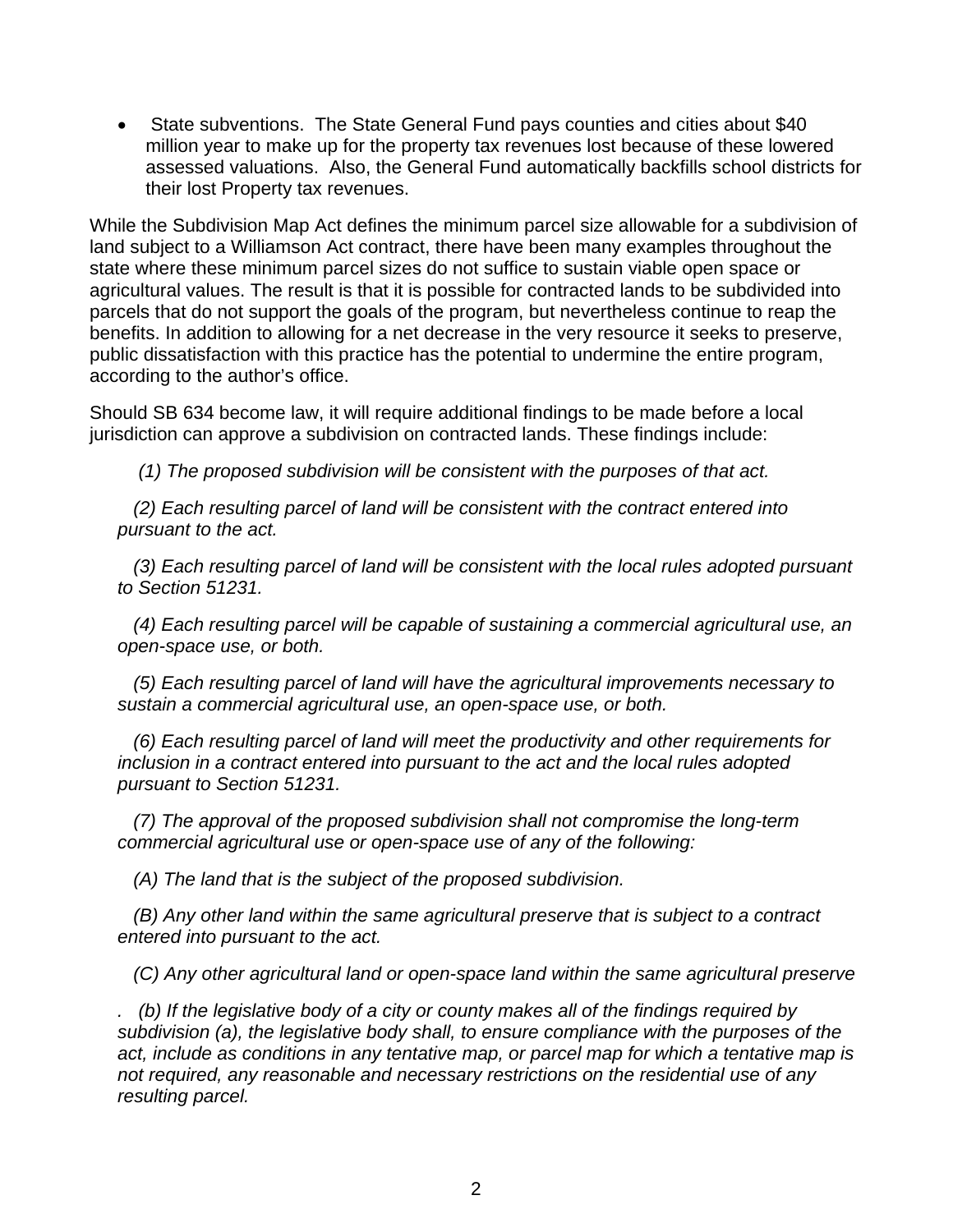## **SUPPORT/OPPOSITION**

## Support:

Humboldt County, Sierra Club, California Farm Bureau Federation

## Opposition:

California Association of Realtors, California Building Industry Association, California Business Properties Association, California Cattlemen's Association, California Chamber of Commerce, Consulting Engineers and Land Surveyors of California, Humboldt County Williamson Act Contract Holders Association, Resource Landowners Association.

## **RECOMMENDED POSITION**

Staff recommends the Commission **Support** SB 634.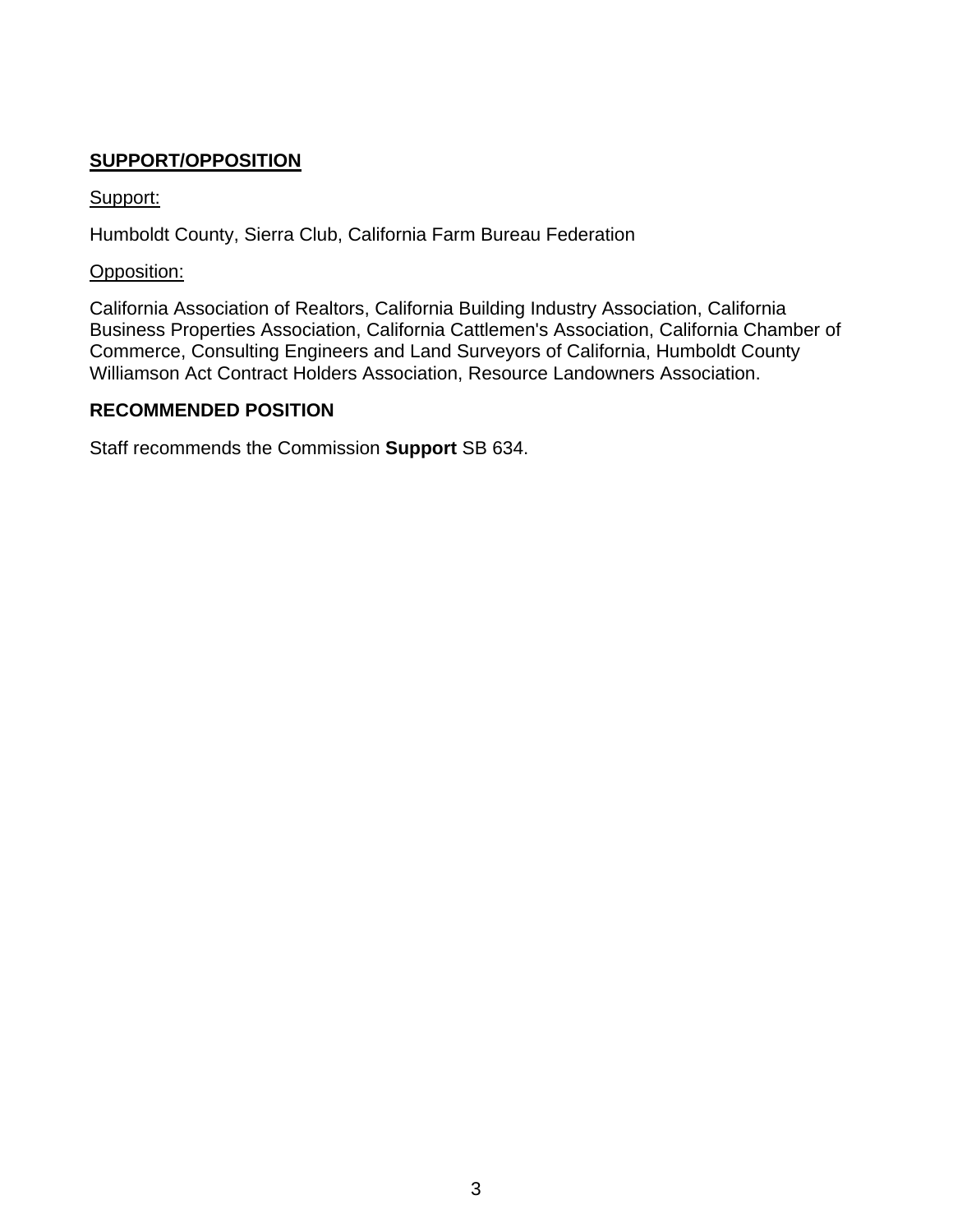## CALIFORNIA COASTAL COMMISSION 45 FREMONT, SUITE <sup>2000</sup>

SAN FRANCISCO, CA 94105- 2219 VOICE (415) 904- 5200 FAX ( 415) 904- 5400 TDD (415) 597-5885



**BILL ANALYSIS SB 898 (Simitian)**  As Amended, May 8, 2007

#### **SUMMARY**

SB 898, in relevant part, would amend the Harbors and Navigation Code to require the Department of Boating and Waterways, in consultation with the Department of Fish and Game and the Coastal Commission, to create guidelines and programs for the removal and disposal of derelict fishing gear. The bill also contains provisions relating to the solid waste disposal, which are not a part of this analysis.

## **PURPOSE OF THE BILL**

The purpose of the relevant portion of the bill is to create guidelines and incentives to encourage more removal and responsible disposal of derelict fishing gear.

## **EXISTING LAW**

Although several coastal states, including Washington, Oregon, Alaska and Florida have laws pertaining to derelict gear, and/or programs to address it, the state of California does not. The California Derelict Fishing Gear Removal Pilot Program, working in conjunction with the Sea Doc Association at University of California, Davis is implementing a pilot program to remove derelict fishing gear, funded through a variety of sources including the OPC. In 2006, Sea Doc collected 547 individual pieces of derelict gear, including 102 lobster traps totaling 10 tons. Using volunteer divers, kayakers and boaters, Sea Doc is currently targeting public piers to remove gear in and around these facilities.

On February 8, 2007, the OPC adopted a resolution relating to marine debris, which calls for a targeted reduction in derelict fishing gear.

#### **PROGRAM BACKGROUND**

Other than Coastal Clean up day, which removes fishing line, nets and occasional miscellaneous gear, the Commission has no program dedicated to the removal of derelict gear. The Commission is, however, a partner, along with the Gulf of the Farallones National Marine Sanctuary Foundation and the Farallones Marine Sanctuary Association , in a grant application to NFWF/NOAA support cleanup efforts in the Gulf of the Farallones National Marine Sanctuary.

#### **ANALYSIS**

Derelict fishing gear includes nets, lines, crab/lobster/shrimp pots and other fishing gear that has been lost or abandoned in the marine environment. Lost or abandoned nets can drift in the ocean for decades, trapping and killing thousands of fish, turtles, marine mammals and birds. Virtually all entanglement ultimately causes death for its victims. This so-called "ghost